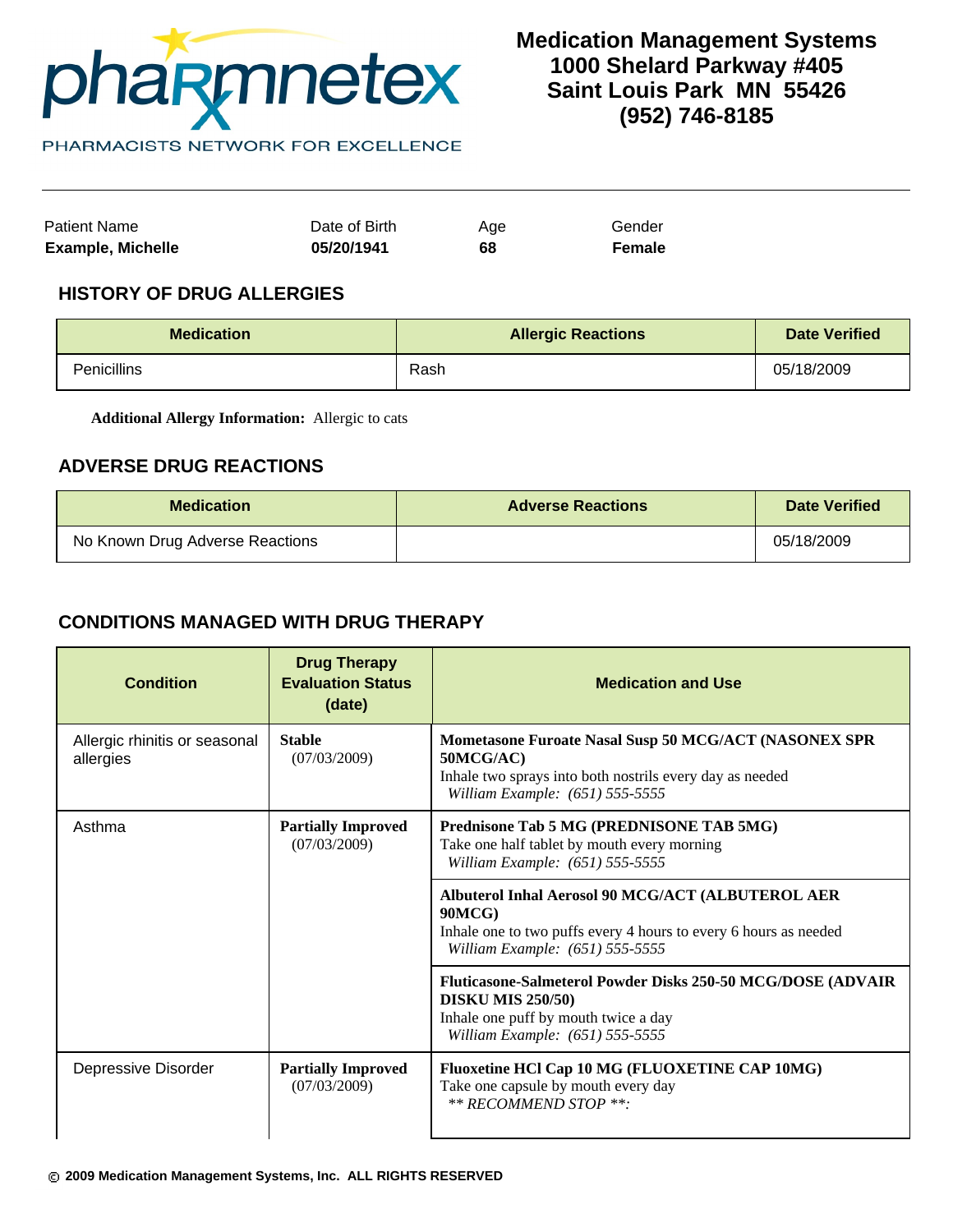| Patient Name             | Date of Birth | Age | Gender |
|--------------------------|---------------|-----|--------|
| <b>Example, Michelle</b> | 05/20/1941    | 68  | Female |

# **CONDITIONS MANAGED WITH DRUG THERAPY**

| <b>Condition</b>                                  | <b>Drug Therapy</b><br><b>Evaluation Status</b><br>(date) | <b>Medication and Use</b>                                                                                                             |
|---------------------------------------------------|-----------------------------------------------------------|---------------------------------------------------------------------------------------------------------------------------------------|
|                                                   |                                                           | Citalopram Hydrobromide Tab 20 MG (Base Equiv) (CELEXA TAB<br>20MG<br>Take one tablet by mouth every day<br>** RECOMMENDED **:        |
| Diabetes Type I                                   | <b>Stable</b><br>(07/03/2009)                             | Insulin Glargine Inj 100 Unit/ML (LANTUS INJ 100/ML)<br>Inject 27 Units under the skin at bedtime<br>William Example: (651) 555-5555  |
| Epilepsy (seizures)                               | <b>Stable</b><br>(07/03/2009)                             | Phenytoin Sodium Extended Cap 100 MG (DILANTIN CAP 100MG)<br>Take four capsule by mouth at bedtime<br>William Example: (651) 555-5555 |
| Nutritional deficiencies<br>requiring supplements | <b>Stable</b><br>(07/03/2009)                             | Ascorbic Acid Tab 500 MG (VITAMIN C TAB 500MG)<br>Take one tablet by mouth every day                                                  |
|                                                   |                                                           | *Multiple Vitamin Tab** (MULTIVITAMIN TAB)<br>Take one tablet by mouth every day                                                      |
| Sleep disorder                                    | <b>Stable</b><br>(07/03/2009)                             | Melatonin Cap CR 3 MG (MELATONIN CAP 3MG CR)<br>Take one capsule by mouth at bedtime as needed                                        |
|                                                   |                                                           | *Insulin Infusion Pump - Device*** (INSULIN PUMP MIS<br>PROGRAM)                                                                      |

*Number of Conditions Number of Active Medications Total Daily Doses* **7 10 14**

# **DRUG THERAPY PROBLEMS ADDRESSED**

| <b>Drug Therapy Problem</b>                                              | <b>Drugs Involved</b>                                                                                | <b>Condition</b>    |
|--------------------------------------------------------------------------|------------------------------------------------------------------------------------------------------|---------------------|
| Drug interaction which may be<br>unsafe for the patient.<br>(07/03/2009) | - FLUOXETINE CAP 10MG (Recommend Stop)<br>TAB 20MG (Recommended)<br>- CELEXA<br>- DILANTIN CAP 100MG | Depressive Disorder |
| Patient does not adequately<br>understand instructions.<br>(07/03/2009)  | - ADVAIR DISKU MIS 250/50                                                                            | Asthma              |